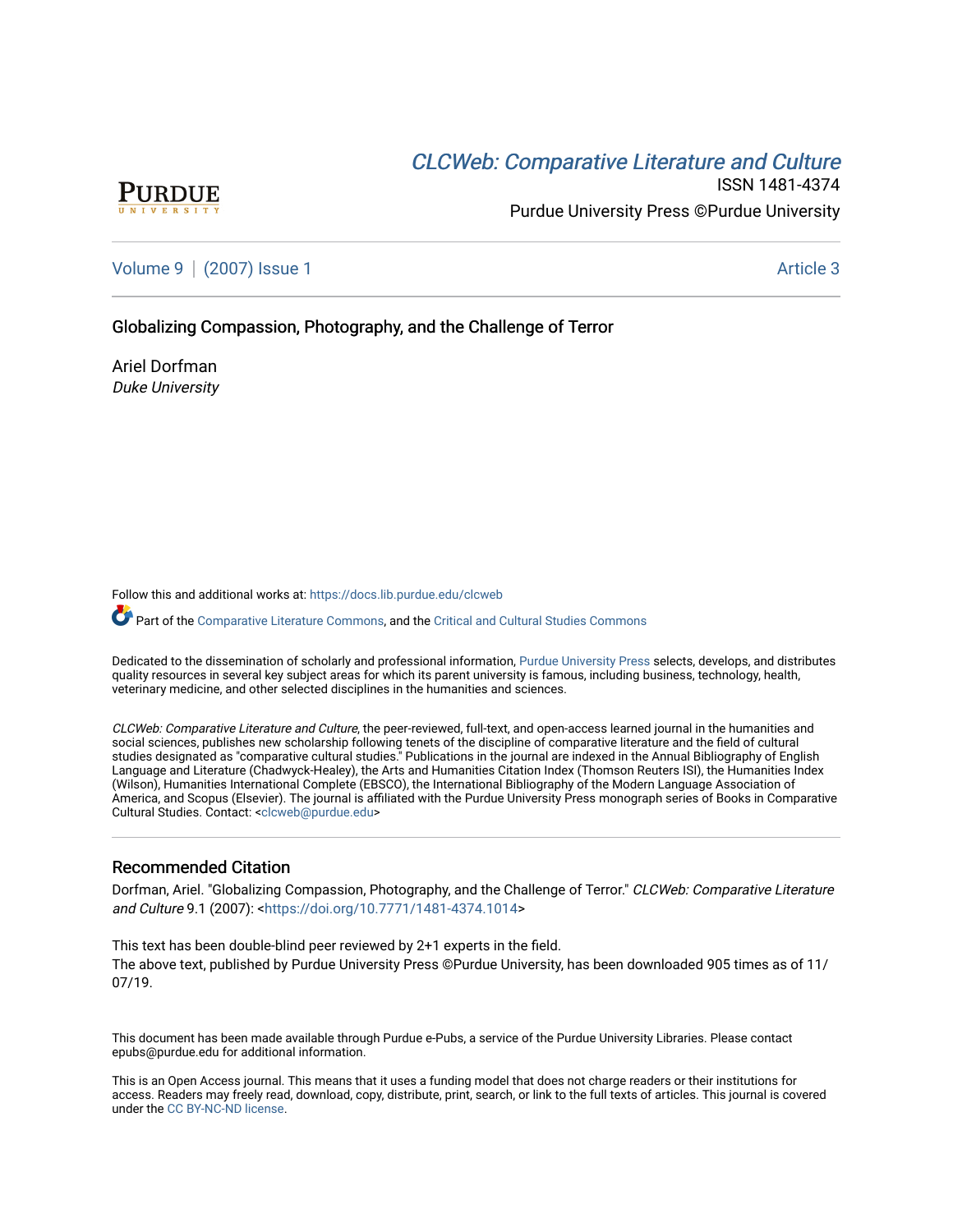**PURDUE** 

UNIVERSITY PRESS <http://www.thepress.purdue.edu>



ISSN 1481-4374 <http://docs.lib.purdue.edu/clcweb> Purdue University Press ©Purdue University

CLCWeb: Comparative Literature and Culture, the peer-reviewed, full-text, and open-access learned journal in the humanities and social sciences, publishes new scholarship following tenets of the discipline of comparative literature and the field of cultural studies designated as "comparative cultural studies." In addition to the publication of articles, the journal publishes review articles of scholarly books and publishes research material in its Library Series. Publications in the journal are indexed in the Annual Bibliography of English Language and Literature (Chadwyck-Healey), the Arts and Humanities Citation Index (Thomson Reuters ISI), the Humanities Index (Wilson), Humanities International Complete (EBSCO), the International Bibliography of the Modern Language Association of America, and Scopus (Elsevier). The journal is affiliated with the Purdue University Press monograph series of Books in Comparative Cultural Studies. Contact: <clcweb@purdue.edu>

# Volume 9 Issue 1 (March 2007) Article 3 Ariel Dorfman,

"Globalizing Compassion, Photography, and the Challenge of Terror"

<http://docs.lib.purdue.edu/clcweb/vol9/iss1/3>

Contents of CLCWeb: Comparative Literature and Culture 9.1 (2007) Thematic Issue Representing Humanity in an Age of Terror Edited by Sophia A. McClennen and Henry James Morello <http://docs.lib.purdue.edu/clcweb/vol9/iss1/>

Abstract: In his article, "Globalizing Compassion, Photography, and the Challenge of Terror," Ariel Dorfman reflects on the use of photography to make global violence visible and to mourn the losses caused by acts of terror. Dorfman draws on events that range from the attacks on the World Trade Center to Pinochet's dictatorship to other similar atrocities and he shows that, while these events always feel singular in the moment, they are best understood comparatively. At the core of the paper is a central question: does the shared practice of using photos to represent terror help build bridges across humanity or does it serve as a form of separation? Does it help to globalize compassion or does it justify isolationism and protectionism? And behind these questions lies an even more disturbing concern: How do we mourn those who leave behind no photographic record? In a world that often seems like a superspectacle and where everything is offered up for visual consumption, the ultimate challenge to globalization lies in the lives that leave no visual record.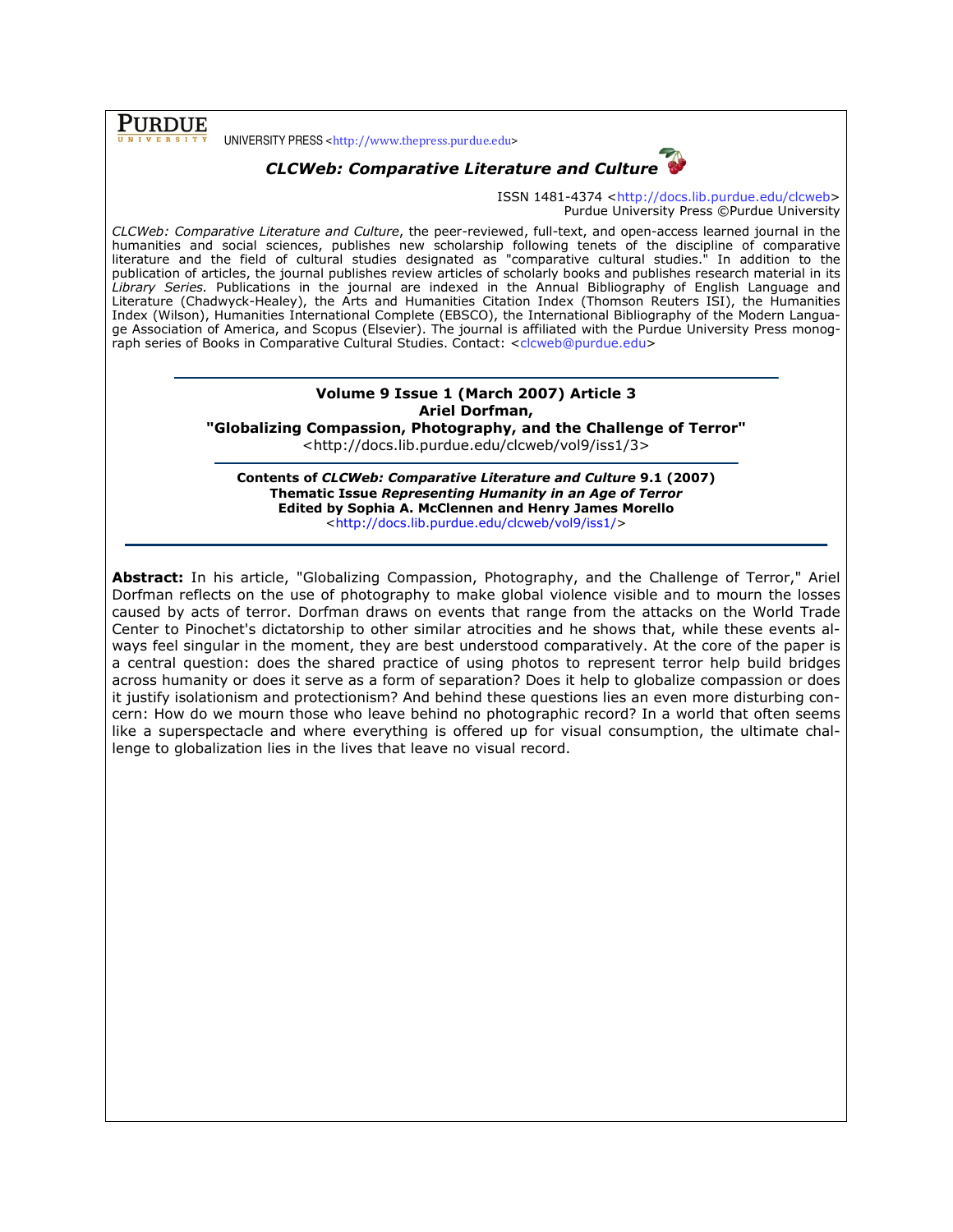Ariel Dorfman, "Globalizing Compassion, Photography, and the Challenge of Terror " page 2 of 6 CLCWeb: Comparative Literature and Culture 9.1 (2007): <http://docs.lib.purdue.edu/clcweb/vol9/iss1/3> Thematic Issue, Representing Humanity in an Age of Terror. Ed. Sophia A. McClennen and Henry James Morello

### Ariel DORFMAN

#### Globalizing Compassion, Photography, and the Challenge of Terror

We have grown strangely used to them over the last twenty-five years, the women with the small photo of a man pinned to their dark dresses, the extended tribe of those whose loved ones, from Chile to Kurdistan, from Argentina to Ethiopia, from Guatemala to Guinea, have been abducted in the night and never heard of again. Mothers and daughters, wives and sisters, demanding to know the true fate of their men, demanding that they be returned to their families alive. They have become a habitual presence, these faraway women on the television screen asking at least for a body to bury, asking that they be allowed to start mourning their dead. A widespread, almost epidemic, image of tragedy and defiance that is just as much a part of our planetary imagination as the brands and logos that pervade us with an opposite sort of message: the Golden Arches of McDonalds, the red glistening cans of Coca-Cola, the Nike symbols of acceleration, the United Colors of Benetton that promise life everlasting through incessant consumption.

The misfortune of women who search for information about their missing husbands, sons, fathers, brothers, lovers, is as haplessly old as the wars and slaughterhouses with which we humans have disgraced ourselves throughout our history. What is specifically new about the iconic representation of woe which anyone who owns a television can now recognize and identify, is not the repression or the pain, but rather the form of spectacle that these demonstrations have taken, how the performance of that pain is only conceivable in the context of present-day globalization. Indeed, those marching women brandishing a black-and-white photo have become so natural to our eyes, so much a part of the mythical landscape of our time, that we tend to forget that there was a time, not very long ago, when photographs did not constitute an automatic ingredient of that sort of protest.

As far as I can tell the first time photos were displayed as a means of responding to the state terror that uses disappearance as a form of control and punishment was in June 1977 when a group of Chilean women whose relatives had been arrested by General Pinochet's secret police in the years after the 1973 coup decided to go on a hunger strike to force the military and judicial authorities to acknowledge those detentions. That they chose to do so in the regional offices of the United Nations in Santiago may have initially been due to the relative safety that an international organization provided under a dictatorship but, more crucially, suggests that their targeted audience was potentially the wide world beyond the country's frontiers rather than their own countrymen, most of whom had no way of being informed about even the existence of this rally. I am not sure if the organizers of that protest immediately realized how influential and far-reaching the image they had created was to become in their own struggle and they certainly could not have anticipated the ways in which it would be adopted by people with similar dilemmas all over the globe, from Cyprus to Mexico. What probably mattered most to them was that the exhibition of those photos fiercely expressed the core of their tragedy. The central drama of those women was, after all, that they had no body to oppose to the denial of responsibility by the authorities, no way of countering the refusal of the judges to accept writs of habeas corpus because, to put it bluntly, there was no corpus. No body. Dead or alive. The photo became a substitute for the body that the government officials contended had never been arrested, a way of bringing into visibility someone who was at that very moment being hidden from view, whose corpse, if indeed the detainee had been killed, was being denied the right to denounce the crime committed against it, the only vocabulary left to the dead. When the relatives showed bystanders that replica in celluloid, they were making present and material and lifelike what had been phantasmagorically removed from their hands, they were calling attention to a moment that had existed in the past when that loved one had been alive and a finger had clicked on a camera, they were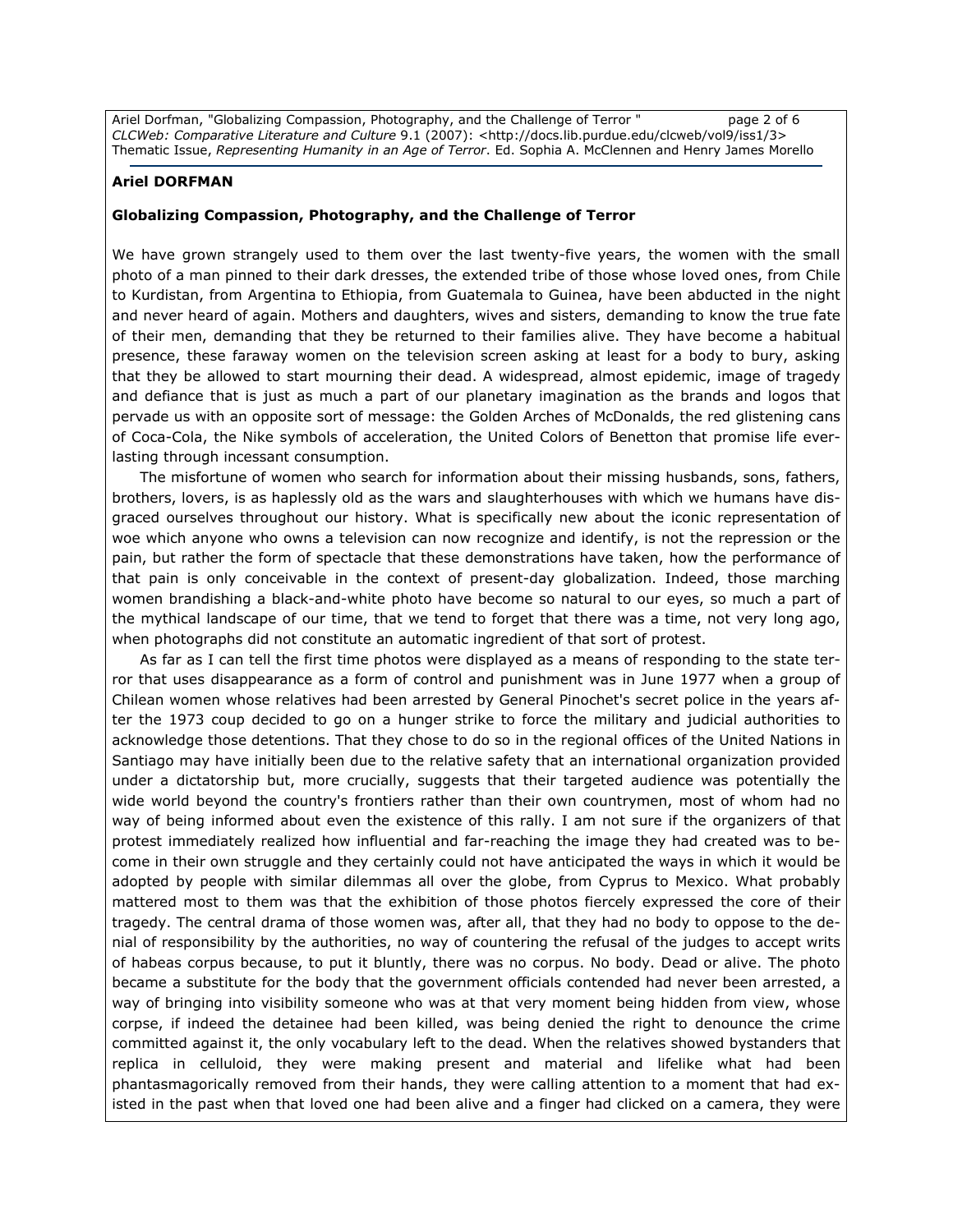Ariel Dorfman, "Globalizing Compassion, Photography, and the Challenge of Terror " page 3 of 6 CLCWeb: Comparative Literature and Culture 9.1 (2007): <http://docs.lib.purdue.edu/clcweb/vol9/iss1/3> Thematic Issue, Representing Humanity in an Age of Terror. Ed. Sophia A. McClennen and Henry James Morello

demanding a moment in the future when that loved one could once again stand in front of them, could step out of the photo and into life, could climb out of their memory and into life. It was only in the months and years that followed, as the relatives took their protest into the streets, that they discovered that, beyond telling the essence of their predicament with extreme efficiency and extraordinary poetry, those stark semblances of the missing also answered the needs of the contemporary media, its time constraints, its hunger for visually striking imagery, its audiences with their short attention spans. And when the police attacked the women, jailed them, ripped the photos from their dresses or kicked the placards upon which the photos had been reproduced, these scenes were then also transmitted over and over again to the world. In the violence done to the relatives because they dared to remember and to bring their memories into communal spaces, the regime was being forced to publicly reenact the secret, covert outrage done to the original bodies in the dank privacy of jails and basements and concentration camps.

Making that violence globally visible was a particularly apt response to disappearance because that extreme form of repression originated, in fact, in a strategy of a dictatorship that had a global component from the start. The new rulers of Chile were determined to integrate their country into the worldwide marker and join what they called the "civilized concert of nations." A membership that entailed two contradictory requirements. On the one hand, the need to terrorize a restless and recalcitrant populace into submission and make it economically and politically pliant for the experiment of what was, quite blatantly, called "shock therapy." This was coupled, on the other hand, with the need to present an immaculate face to the international community and therefore distance officials from any acts of barbarism. And disappearances fit this bill perfectly: dissidents and revolutionaries could be conveniently tortured to death without any of their executioners ever being held accountable; terror could reign in the whispers of the mind without the government having to openly admit to being the source of those whispers, of that terror.

It is this perverse tactic of invisibility that is fractured by the bodies of the women and the photos pinned to their clothes, that the photos of their resistance and repression further perturb and disrupt, a cycle of visual transgressions that were to grow amazingly into a worldwide movement. It is incredible, after all, that one small gesture by one solitary woman in a violated Chilean home, a woman who looks at the faded image of her absent loved one and comes to understand that its public exposure can keep him alive inside her and in the world, so encouraging that merely that one modest, unpretentious image can speak louder than all the machinery of the State, and can finally spread and extend its reach until it is imitated all over the world. The ferocity with which the masters of these many misdeveloped nations have dragged their societies, quite literally kicking and screaming, into modernity is answered by a denunciation of the consequences of that process of forced development, using none other than the central invention of modernity, photography, shrewdly appropriated by the victims. Two possibilities of globalization face to face: the high technology of systematic fear employed by tyrants, their scientific use of torture and censorship and propaganda and, of course, of spying through cameras, confronted by the cunning and defiance of multitudes of humiliated women with their low-tech performances, their snapshots of bodies that refuse to be silenced. The technology of dictators, which tries to turn the lives of their subjects into fictions, confronting the technology of the rebels, who use what is, after all, no more substantial and material than a replica, a trace on a piece of paper, a representation of existence, to shove denied reality back into the dictator's face. Two ways of using and abusing science: one that is secretive and affirms the right to exist only for those who have monopolized science's knowledge and chained that knowledge to destruction, and another, more democratic form of science that puts in the hands of people everywhere the means to re-create and multiply their own existence.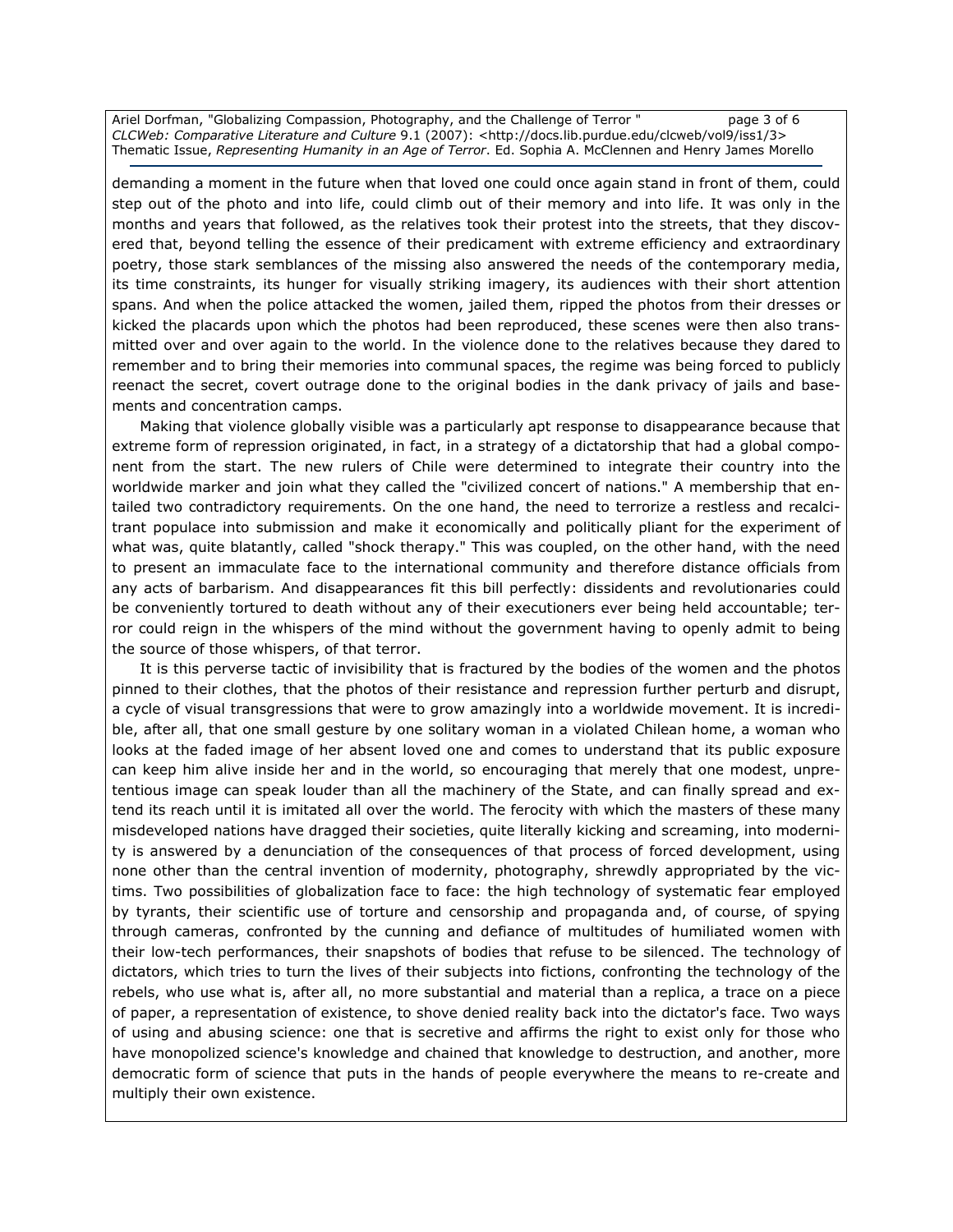Ariel Dorfman, "Globalizing Compassion, Photography, and the Challenge of Terror " page 4 of 6 CLCWeb: Comparative Literature and Culture 9.1 (2007): <http://docs.lib.purdue.edu/clcweb/vol9/iss1/3> Thematic Issue, Representing Humanity in an Age of Terror. Ed. Sophia A. McClennen and Henry James Morello

At a time in history when it is all too easy to feel defenseless and passive and irrelevant in the face of a global profiteering disorder that often seems to be beyond the control of even its most dominant elites, a planetary network that acts according to scarcely comprehensible laws, it is heartening to see how some of the least powerful people on this Earth can score a victory of the imagination against their enemies, can prove that it is possible for the modernity of human rights to defeat the modernity of inhuman authoritarianism. Indeed, I would venture to suggest that the relatives of the disappeared are handing us a model for how other humans can make use of the forces of globalization to make this world a less threatening home for us all.

And yet, a note of caution.

 If you go through a little booklet published many years ago by the Association of Relatives of Arrested and Disappeared Persons in Chile, which lists and seeks to portray some of the peasants abducted by the authorities since 1973, you will notice, on the very first page, six names with respective spaces for their photos. Two of these spaces are blank -- those meant for Antonio Aninao Morales and Juan Salinas Salinas. Of these two, not even a photograph remains. They are men who lived their twentieth-century lives without once being photographed. Let me repeat this: they were never captured by the process invented by Louis Daguerre more than a hundred years before their birth. It is only the kidnapping of Salinas and Aninao that, paradoxically, calls them at all to our attention among the millions who are too poor or marginalized to have been captured by a camera, who are outside the eyes of modernity. And if you continue to read the booklet, on each page there are several more unphotographed peasants, until the last page where all four of those named are without an image. That deep blankness ends up being the only visual evidence that they ever existed.

These are the true *desaparecidos* of humanity, those who are missing because, in reality, the modern world acts as if, all this while, they had never been there at all, members of orphaned countries that seem to flicker into public consciousness only when they cause trouble, when they upset strategic balances or unhinge the lives of those who watch from the comfort of detached television screens. They were missing before the police came for them. They came late to the distribution of words and techniques and knowledge and, yes, to the saving grace of photography itself, perhaps suspecting that they would merit neither a footnote in the pages of anybody's history book, nor even a few seconds on the nightly news.

 I have spent many hours looking at those empty spaces, wondering how those men lived and how they died, who they were, what their eyes might have told me if I had ever met them. The truth is that I know nothing about them. All that I really receive back from that absence is my own reflection.

 In the supermarket and superspectacle that our planet is slowly becoming, it is the unknown Salinases and Aninaos of the world who pose the ultimate challenge to globalization. It is one of the great tragedies of our time that we have been unable to organize a world where men like them and their billions of brothers and sisters from all the other continents are included and finally seen, really seen. Everyone on this Earth, I believe, is a member of a vastly interconnected humanity, and the recent terrible events of September 11, 2001, in the United States would seem to confirm that we ignore this fact at our peril.

How to imagine those who live outside the dominant forms of modernity? Is it even possible? Are we too far away to even represent those lost men, those muted women?

 Strange as this may sound, I see a dreadful form of hope in the dark blizzard of photos that began to cover the streets of New York precisely after those criminal acts of terror that devastated that city in September 2001. It is an extraordinary recognition of our common humanity that the inhabitants of the most prosperous metropolis in the world, when faced with the infernal dilemma of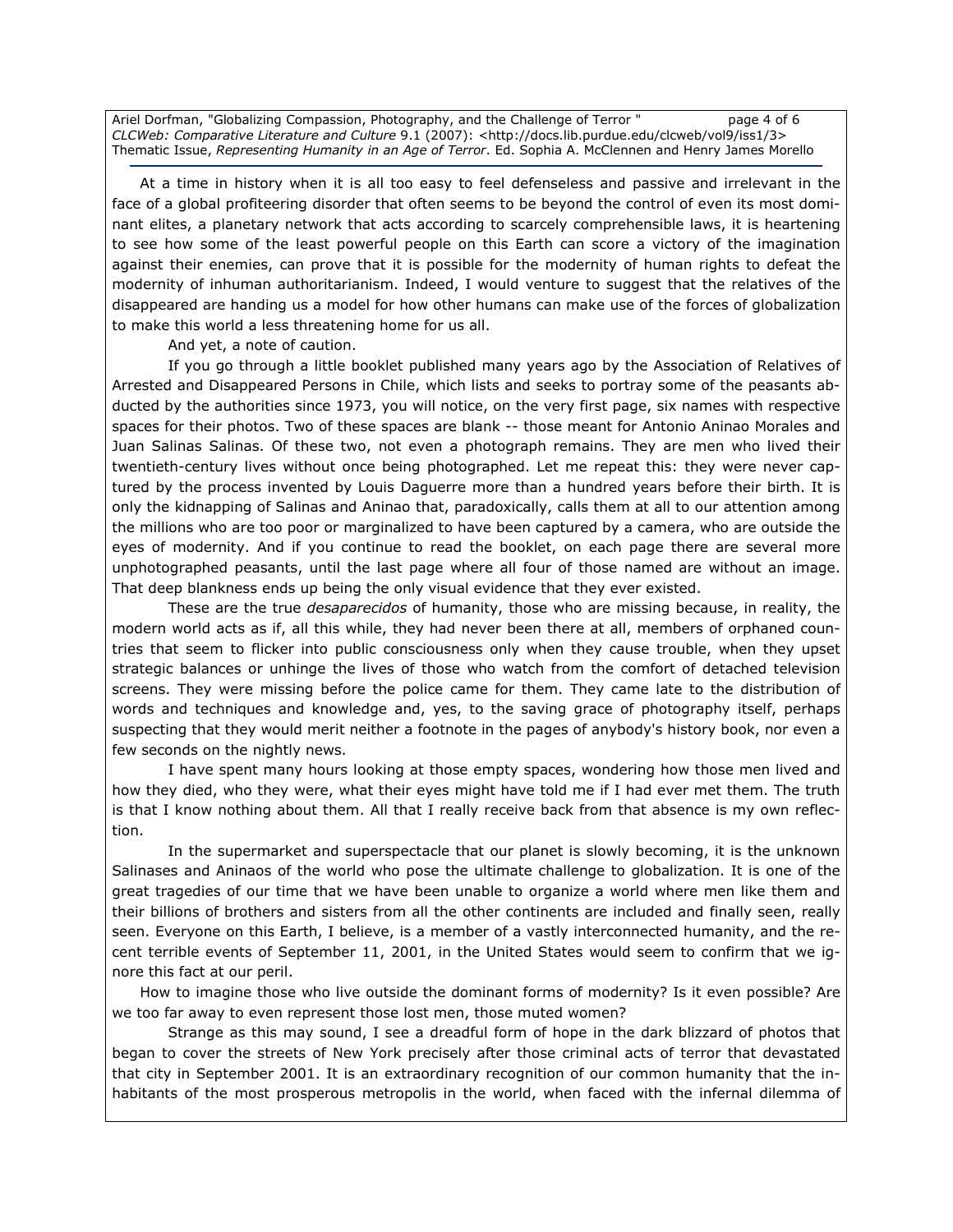Ariel Dorfman, "Globalizing Compassion, Photography, and the Challenge of Terror " page 5 of 6 CLCWeb: Comparative Literature and Culture 9.1 (2007): <http://docs.lib.purdue.edu/clcweb/vol9/iss1/3> Thematic Issue, Representing Humanity in an Age of Terror. Ed. Sophia A. McClennen and Henry James Morello

dealing with the instantaneous and violent disappearance of friends and relatives whose death could be presumed but not ascertained because of the lack of a body, spontaneously recurred to the same methods of memory and defiance that thousands upon thousands of others from the most remote and often impoverished regions of the planet have invented over the last twenty-five years to cope with a similar mental hell.

 I am aware, of course, of the distances and differences that separate the missing of New York and their relatives, friends, and community from those who are *desaparecidos* in the rest of the world and am wary of conflating these quite distinct tragedies. It is not their own government that has concealed the bodies incinerated in the Twin Towers or that has mocked those who seek information regarding their whereabouts. And the photos themselves probably originated in a long-standing American tradition that has proliferated images of lost children over the years on milk cartons and on other commercial and postal sites. And yet, the inhabitants of the most modernized society in the world may now be able to connect, in ways that would have been unthinkable before September 11, 2001, to the experience of so many hitherto inaccessible planetary others. How can they not understand, now that they know what it means to have thousands of people suddenly evaporate into nothingness with no body to prove or disprove life or death, how can they not feel closer to an old woman I know in Chile who still awakes after midnight, still awakes, even now, and listens for footsteps that could be her husband's, even though she knows that twenty-seven years have gone by and that it would be better that he not return, who would want him to be tortured for those long years? How can they not empathize more, now that they hold up their photos to search for a sliver of certainty, to find a final witness to their beloved's last moments, those words from some stranger, a message sent to us from the dead? How can their hearts not go out to the grandmothers in Argentina determined to track down the children of their sons and daughters born in captivity and farmed out to sterile military families, those grandmothers who want to see in the eyes of those babies now grown up the ultimate inheritance left behind by their dead offspring? As the operation in the smoldering ruins of the World Trade Center wearily turned from rescue to recovery, as the expectation of one more miracle gave way to the conviction that there can be no more survivors, how can they not have shared the grief of the families of the *desaparecidos* of other lands, when there is no more hope? If New Yorkers are discovering what the women of the missing in Chile and Cyprus and Cambodia and Brazzaville also gradually realized, that their flock of photographs shrouding the entire city are ultimately destined to become a transitory burial ground where the living and the dead can commune, a site of the collective mourning imagination, the only scattered monument immediately possible in the months to come for a city that needs to turn itself into an extended graveyard of its missing dead if it is to go on with life, how can these fundamental, radical experiences of death and vulnerability not open millions of Americans up to the meaning of disappearance in its multiple forms? How can the horror and wonder of breathing an air filled with the oxygen of the absent dead not help them and us to feel linked to the deep suffering and redemption of so many of our faraway kinsmen across the earth?

There is, of course, no guarantee that pain and victimhood lead to empathy, no certainty that this will allow the Salinases of the world to emerge from invisibility. Enormous sorrows can lead to selfabsorption and indifference. Horror and pain can lead the powerful to vent upon the innocent in faraway lands their rage and frustration -- just look at the campaign against Iraq!

But that is the challenge of the moment: to find ways to make this new global tragedy draw us all closer to each other, not because we can now kill one another more easily and with more devastating effects, but closer because we share the same need to mourn, the same flesh that can be torn, the same impulse toward compassion. And closer also to the day when the most powerful members of humankind can pin to our clothes that blank photo of the disappeared, that image of an emptiness and